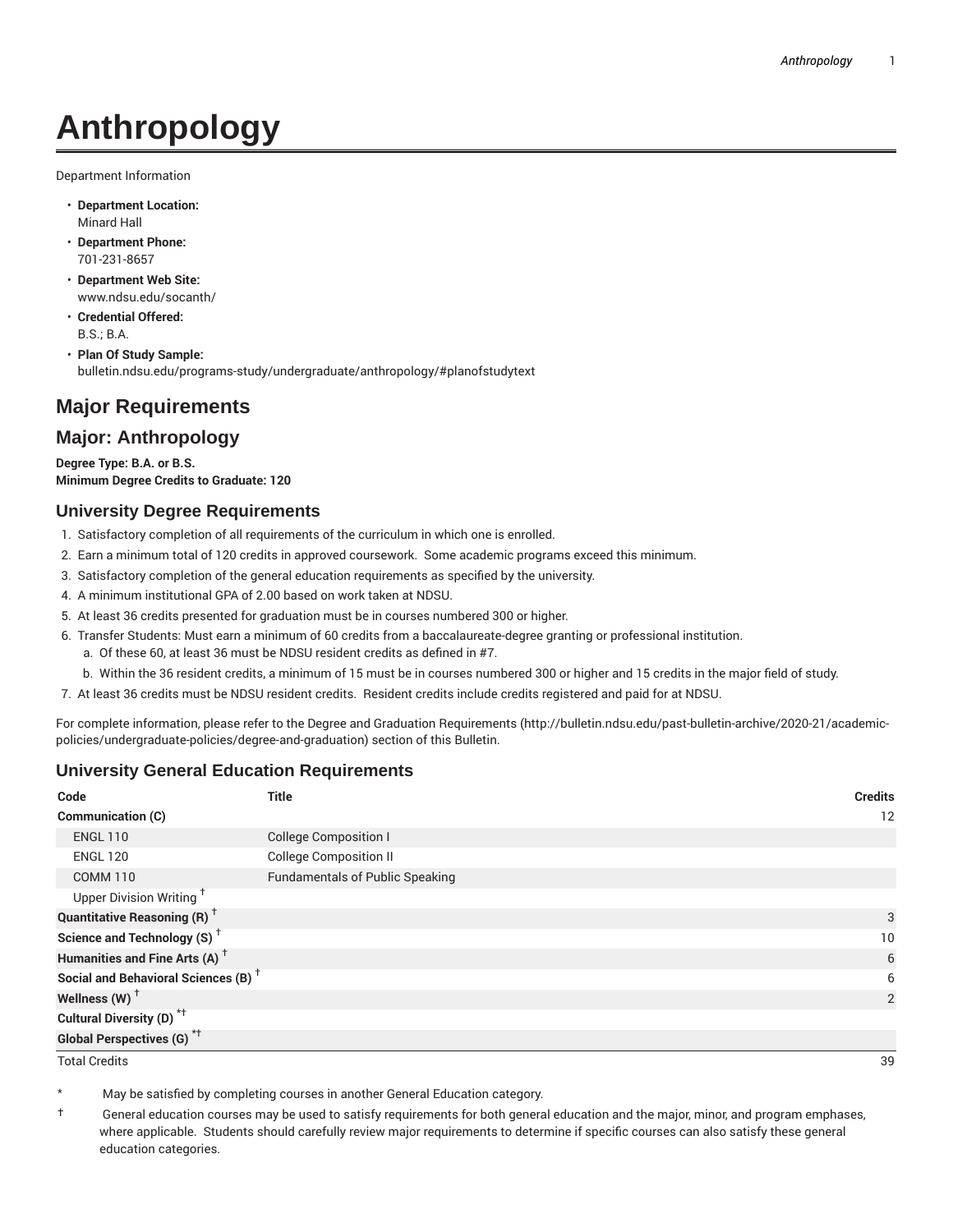• A list of university approved general education courses and administrative policies are available here (http://bulletin.ndsu.edu/past-bulletinarchive/2020-21/academic-policies/undergraduate-policies/general-education/#genedcoursestext).

#### **Arts, Humanities, and Social Sciences**

#### **Degree Requirements**

**Bachelor of Science (B.S.) Degree –** The completion of a minor program of study, a second major, or a second degree is required.

**Bachelor of Arts (B.A.) Degree –** Second year language proficiency at college level required.

#### **Arts, Humanities and Social Sciences College Requirements**

An additional 9 credits are required by the College of Arts, Humanities and Social Sciences for all Bachelor of Science and Bachelor of Arts degree programs of study, except the Bachelor of Fine Arts degree, the Bachelor of Music degree, the Bachelor of Science in Architecture degree, and the Bachelor of Science degree with a major in Environmental Design:

| Code                                  | Title                                                                            |                                                                                                                                                                                                                                                                                | <b>Credits</b> |
|---------------------------------------|----------------------------------------------------------------------------------|--------------------------------------------------------------------------------------------------------------------------------------------------------------------------------------------------------------------------------------------------------------------------------|----------------|
| <b>AH&amp;SS College Requirements</b> |                                                                                  |                                                                                                                                                                                                                                                                                |                |
|                                       | listed for each area. A course with the WGS prefix can only be used in one area. | Courses used to satisfy any general education requirement cannot be used to also count toward the AH&SS College Requirements. A<br>minimum of three credits is required in each of the 3 following areas for a total of 9 credits. Choose only those courses with the prefixes |                |
| <b>Area One: Humanities</b>           |                                                                                  |                                                                                                                                                                                                                                                                                | 3              |
|                                       | ARB, ENGL, FREN, GERM, HIST, HUM, PHIL, RELS, SPAN, or WGS                       |                                                                                                                                                                                                                                                                                |                |
| <b>Area Two: Social Sciences</b>      |                                                                                  |                                                                                                                                                                                                                                                                                | 3              |
|                                       | ANTH. CJ. COMM. EMGT. POLS. SOC. or WGS                                          |                                                                                                                                                                                                                                                                                |                |
| Area Three: Fine Arts                 |                                                                                  |                                                                                                                                                                                                                                                                                | 3              |
|                                       | ARCH, ART, ENVD, LA, MUSC, or THEA                                               |                                                                                                                                                                                                                                                                                |                |
| <b>Total Credits</b>                  |                                                                                  |                                                                                                                                                                                                                                                                                |                |

#### **Major Requirements**

| Code                                                                                                                                | Title                                                                                      | <b>Credits</b> |  |  |
|-------------------------------------------------------------------------------------------------------------------------------------|--------------------------------------------------------------------------------------------|----------------|--|--|
| <b>Anthropology Core Requirements</b>                                                                                               |                                                                                            |                |  |  |
| SOC 110                                                                                                                             | Introduction to Sociology (May satisfy general education category B)                       | 3              |  |  |
| <b>ANTH 111</b>                                                                                                                     | Introduction to Anthropology (May satisfy general education category B and D) <sup>1</sup> | 3              |  |  |
| <b>ANTH 204</b>                                                                                                                     | Archaeology and Prehistory <sup>1</sup>                                                    | 3              |  |  |
| <b>ANTH 205</b>                                                                                                                     | Human Origins                                                                              | 3              |  |  |
| <b>ANTH 206</b>                                                                                                                     | Introduction to Cultural Anthropology: Peoples of the World                                | 3              |  |  |
| <b>ANTH 470</b>                                                                                                                     | Theory in Archaeology $1, 2$                                                               | 3              |  |  |
| or ANTH 480                                                                                                                         | Development of Anthropological Theory                                                      |                |  |  |
| <b>ANTH 471</b>                                                                                                                     | Archaeological Research Methods <sup>1,2</sup>                                             | 3              |  |  |
| or ANTH 481                                                                                                                         | Ethnographic Research Methods                                                              |                |  |  |
| <b>ANTH 489</b>                                                                                                                     | Senior Capstone In Anthropology                                                            |                |  |  |
| <b>Major Electives 300-400 Level:</b>                                                                                               |                                                                                            | 15             |  |  |
| Other courses may qualify to substitute for the 300-400 level courses. Substitutions must be approved by the adviser and department |                                                                                            |                |  |  |

chairperson prior to course enrollment. These include internships, field schools, archaeology lab credits, etc.

#### Total Credits 37

1 Students must earn a 'C' or better in each of the Core Requirements courses to successfully complete their major requirements. 2

Other courses may qualify to substitute for the Theory and Methods courses. Substitutions must be approved by the adviser and department chairperson prior to course enrollment and paperwork must be filed with the Office of Registration and Records.

## **Minor Requirements Anthropology Minor Minor Requirements**

**Required Credits: 18**